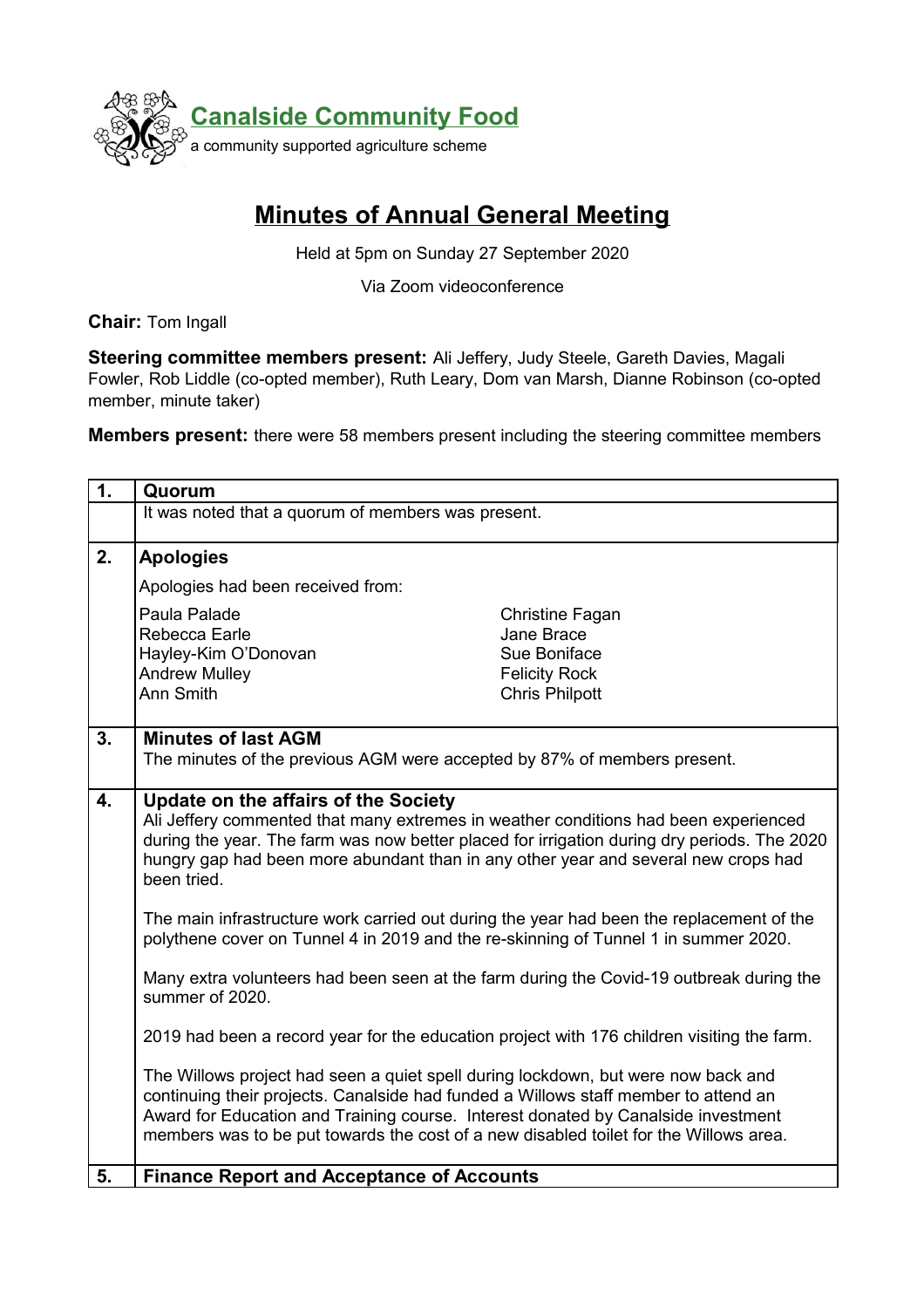|    | Gareth Davies gave an overview of the management accounts. There were currently 186<br>capital members who had invested in shares and around 160 weekly veg share members.                                                                                                                                                                                                                                                                                                                      |
|----|-------------------------------------------------------------------------------------------------------------------------------------------------------------------------------------------------------------------------------------------------------------------------------------------------------------------------------------------------------------------------------------------------------------------------------------------------------------------------------------------------|
|    | The majority of income was from veg shares which were currently at maximum capacity. A<br>surplus of around £7.7k had been made during the year which was slightly down on target.                                                                                                                                                                                                                                                                                                              |
|    | Cash reserves were good with more than the targeted equivalent of three months' running<br>costs being held. Reserves had built up over the years as a result of increased share<br>membership.                                                                                                                                                                                                                                                                                                 |
|    | The formal accounts were available to look at if anyone wished to do so.                                                                                                                                                                                                                                                                                                                                                                                                                        |
|    | Acceptance of the accounts was put to the vote and 100% of those present voted to<br>accept them.                                                                                                                                                                                                                                                                                                                                                                                               |
|    | The chair thanked Gareth Davies for his presentation of the financial details.                                                                                                                                                                                                                                                                                                                                                                                                                  |
| 6. | <b>Disapplication of audit requirement</b><br>98% of those present voted in favour of disapplying the audit requirement with one person<br>abstaining.                                                                                                                                                                                                                                                                                                                                          |
| 7. | <b>Appointment of Accountants</b><br>100% of those present voted in favour of the re-appointment of Harris Accountants.                                                                                                                                                                                                                                                                                                                                                                         |
| 8. | <b>Plans for the future</b><br>Dom van Marsh outlined Canalside's plans for the future.                                                                                                                                                                                                                                                                                                                                                                                                         |
|    | It was planned to purchase 2.25 acres of Little Gorse, the field between Big Gorse and the<br>canal. This would be used for field vegetables and roughly half of Big Gorse would be<br>used to plant up a new orchard to replace the existing one. This would help to safeguard<br>Canalside's land in perpetuity and increase the overall land area. The new orchard would<br>take around 10 years to fully develop and it was emphasised that there was no threat to<br>the existing orchard. |
|    | The cost of this purchase was estimated at a little over £20k and funding options were<br>being discussed. Gareth Davies said that the preferred option was to raise the money via<br>a crowdfunding exercise and several members suggested that some of the cash reserves<br>could be used towards this.                                                                                                                                                                                       |
|    | There were also plans to purchase a new tractor so that reliance on borrowing Leasowe<br>Farm's tractor could be reduced. The cost was estimated at between £10k and £15k and<br>Dom van Marsh hoped to complete the purchase by the end of the year.                                                                                                                                                                                                                                           |
|    | Dom van Marsh explained that all irrigation was currently from mains water which cost<br>Canalside around £2k to £3k per year. A couple of alternatives were being explored. One<br>possibility was to instal a water catchment system using a reservoir and Warwick County<br>Council had expressed some interest in helping with this, especially if it included the<br>creation of wildlife habitat.                                                                                         |
|    | Another option under consideration was a borehole. This could be expensive to install but<br>then ongoing costs would be low.                                                                                                                                                                                                                                                                                                                                                                   |
| 9. | <b>Resolution to pay interest on shares</b><br>Gareth Davies outlined the pros and cons of paying interest on shares, adding that<br>shareholders could be offered a choice of where their interest payment went.                                                                                                                                                                                                                                                                               |